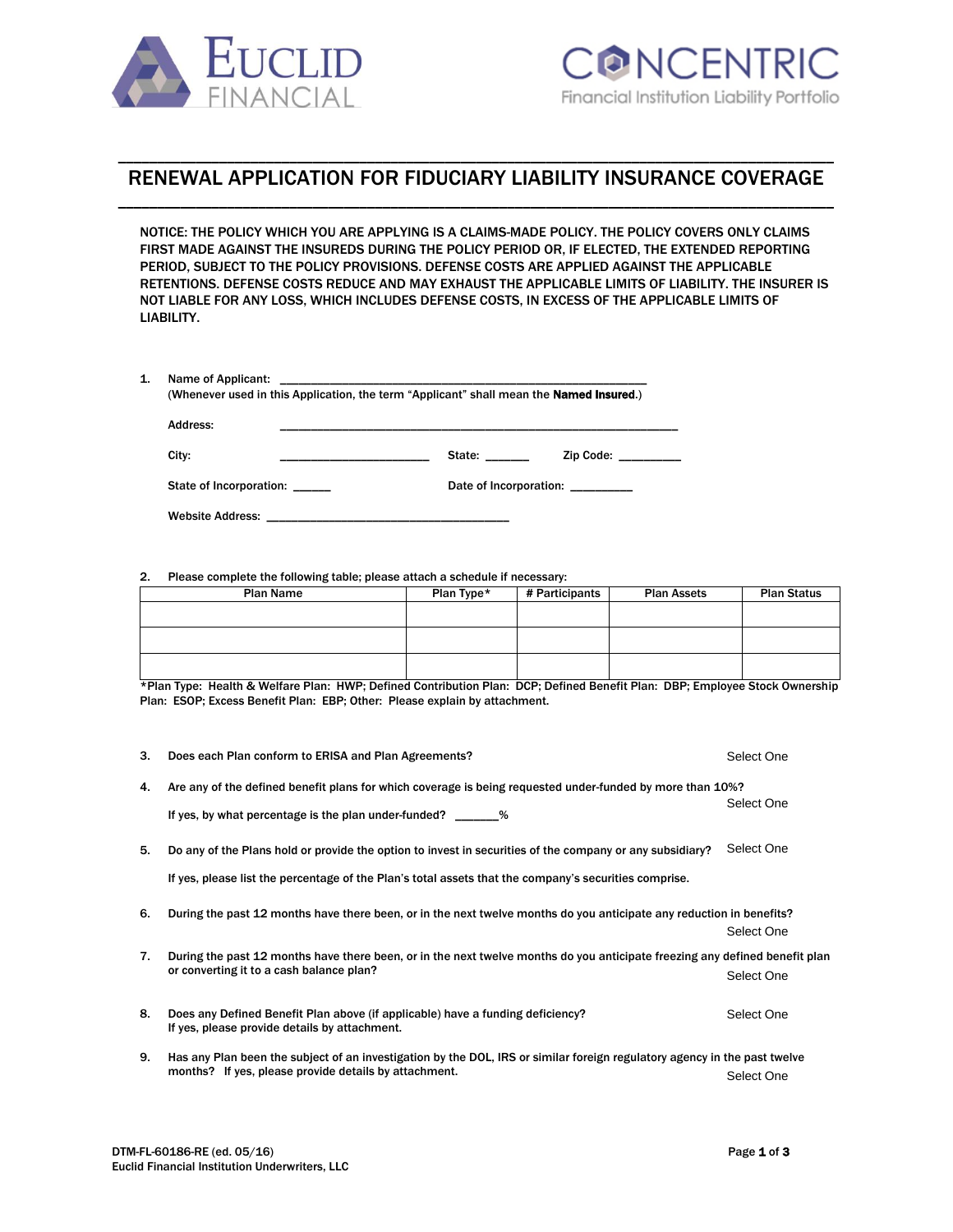



10. Have there been any acquired or merged plans in the past twelve months? If yes, please provide details by attachment.

Select One

Select One

11. Has any plan filed for an exemption to a prohibited transaction? If yes, please provide details by attachment.

# LOSS/CLAIMS HISTORY

12. Have any claims such as would fall within the scope of the proposed insurance been made against any person(s) or entity(ies) proposed for this insurance? Select One

If "Yes", please attach complete details.

# ADDITIONAL INFORMATION

As part of this Application, please submit the following documents with respect to the Applicant:

a) Audited financial statements with any notes and schedules for the Applicant. b) Copy of the latest form 5500s and audited financial statements for each of the Applicant's employee benefit plans (excluding any Welfare Benefit Plan).

c) Summary and status of any litigation filed within the last twelve (12) months against any person(s) or entity(ies) proposed for this insurance (including any litigation that has been resolved).

#### NOTICE:

ANY PERSON WHO KNOWINGLY AND WITH INTENT TO DEFRAUD ANY INSURANCE COMPANY OR ANOTHER PERSON, FILES AN APPLICATION FOR INSURANCE CONTAINING ANY MATERIALLY FALSE INFORMATION OR CONCEALS FOR THE PURPOSE OF MISLEADING, INFORMATION CONCERNING ANY FACT MATERIAL THERETO, MAY BE GUILTY OF COMMITTING A FRAUDULENT INSURANCE ACT, WHICH IS A CRIME AND SUBJECTS THE PERSON TO CRIMINAL AND CIVIL PENALTIES.

# APPLICANT FRAUD WARNINGS

ALABAMA, ARKANSAS, LOUISIANA, MARYLAND, NEW JERSEY, NEW MEXICO and VIRGINIA: Any person who knowingly presents a false or fraudulent claim for payment of a loss or benefit or knowingly presents false information in an Application for insurance is guilty of a crime. In Alabama, Arkansas, Louisiana and Maryland, that person may be subject to fines, imprisonment or both. In New Mexico, that person may be subject to civil fines and criminal penalties. In Virginia, penalties may include imprisonment, fines and denial of insurance benefits.

COLORADO: It is unlawful to knowingly provide false, incomplete or misleading facts or information to an insurance company for the purpose of defrauding or attempting to defraud the company. Penalties may include imprisonment, fines, denial of insurance and civil damages. Any insurance company or agent of an insurance company who knowingly provides false, incomplete, or misleading facts or information to a policyholder or claimant for the purpose of defrauding or attempting to defraud the policyholder or claimant with regard to a settlement or award payable from insurance proceeds shall be reported to the Colorado Division of Insurance within the Department of Regulatory Agencies.

DISTRICT OF COLUMBIA, KENTUCKY and PENNSYLVANIA: Any person who knowingly and with intent to defraud any insurance company or other person files an Application for insurance or statement of claim containing materially false information or conceals for the purpose of misleading, information concerning any fact material thereto, commits a fraudulent insurance act, which is a crime. In District of Columbia, penalties include imprisonment and/or fines. In addition, the Insurer may deny insurance benefits if the Applicant provides false information materially related to a claim. In Pennsylvania, the person may also be subject to criminal and civil penalties.

FLORIDA and OKLAHOMA: Any person who knowingly and with intent to injure, defraud or deceive the Insurer, files a statement of claim or an Application containing any false, incomplete or misleading information is guilty of a felony. In Florida it is a felony to the third degree.